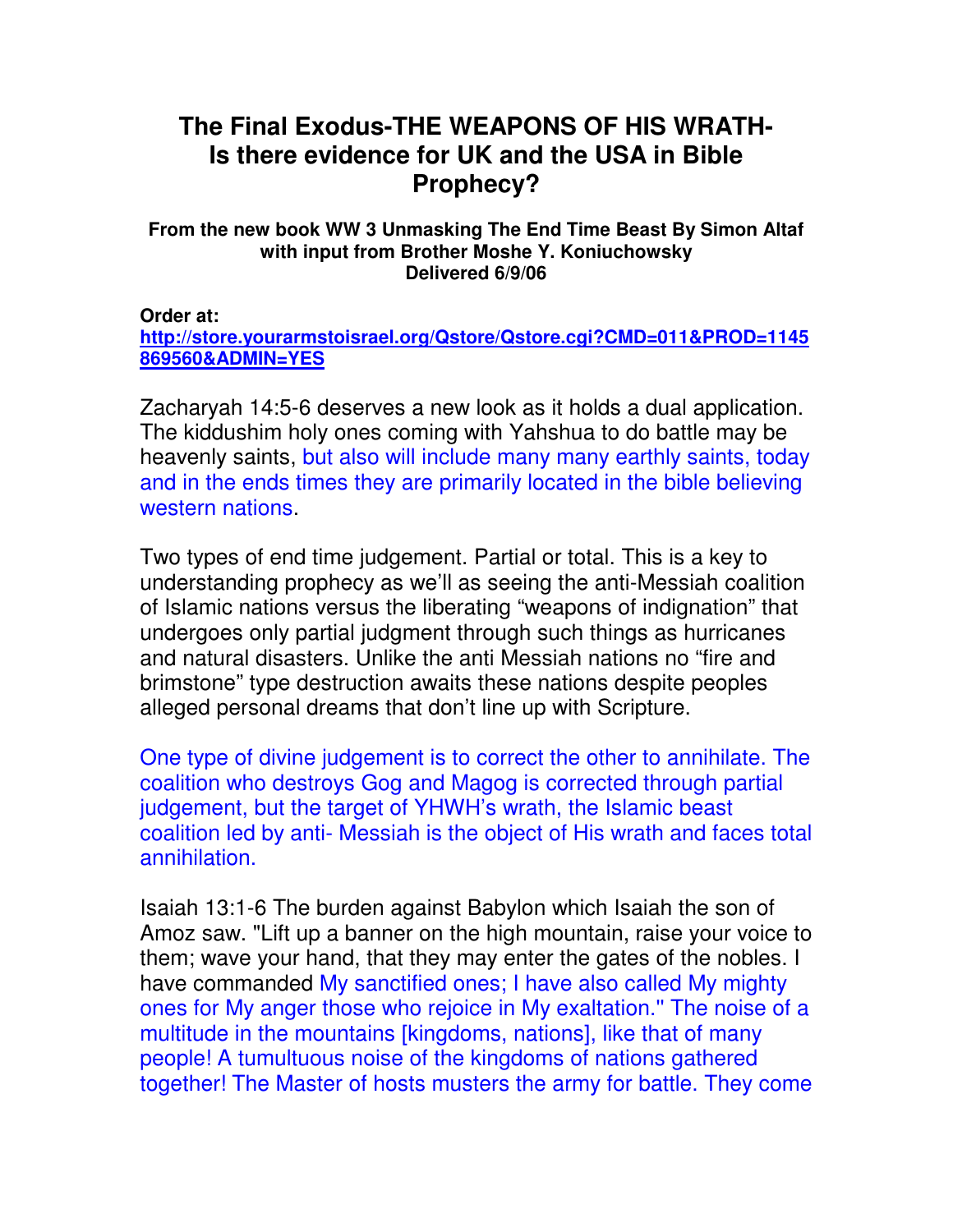from a far country, from the end of heaven, even the Master and His weapons of indignation, to destroy the whole land. Wail, for the day of the Master is at hand! It will come as destruction from the Almighty.

 The Master has mustered His armies from the far country the USA and the UK. They have come for the Master's "sanctified ones" the Jews and the Master calls these three nations His "mighty ones." Remember the cord of three cannot be broken easily in life or politics. This pattern has been repeated twice in the Gulf where the USA in coalition with the UK has gone to war with Iraq. However the last war to come with this same coalition will be more severe as Iraq will be completely destroyed and Saudi Arabia will lie in ruins. Do not forget Australia and New Zealand will be part of this alliance, seeing that both of these nations have British blood. Actually most of this alliance against the Islamic Anti-Messiah has Israelite blood and are English speaking, thus forming the "great company" of a great nation spoken of in Ezekiel 38 and Jeremiah 51.

The following symbols are used in Isaiah 13:1-6:

The High Mountain: This is the symbol of the Temple-Mount, one day it will be an extremely high mountain.

My sanctified ones: YHWH's chosen people, the root word here is Kadosh which means "set apart ones," He set Israel apart to be His covenant people.

My mighty ones: YHWH's called out nations from Europe and the USA plus others with them as a coalition.

There is no such thing as a "one-world government" in the Master's eyes. The only "one-world government" will come to pass only when the Messiah rules the earth upon His return. s.a.tan would like people to think there is a one-world gov't to attempt a counterfeit to the real one by Yahshua soon to come.

- Noise of a multitude: The noise of a large army.

- Kingdom of nations gathered together: The Islamic confederacy out to destroy Israel.

- Far country and end of heaven: This is England, Italy, USA, Australia and Northern Russia, far points from Jerusalem.

- Weapons of His indignation: They have come for YHWH's Judgment and wrath on the Islamic invaders.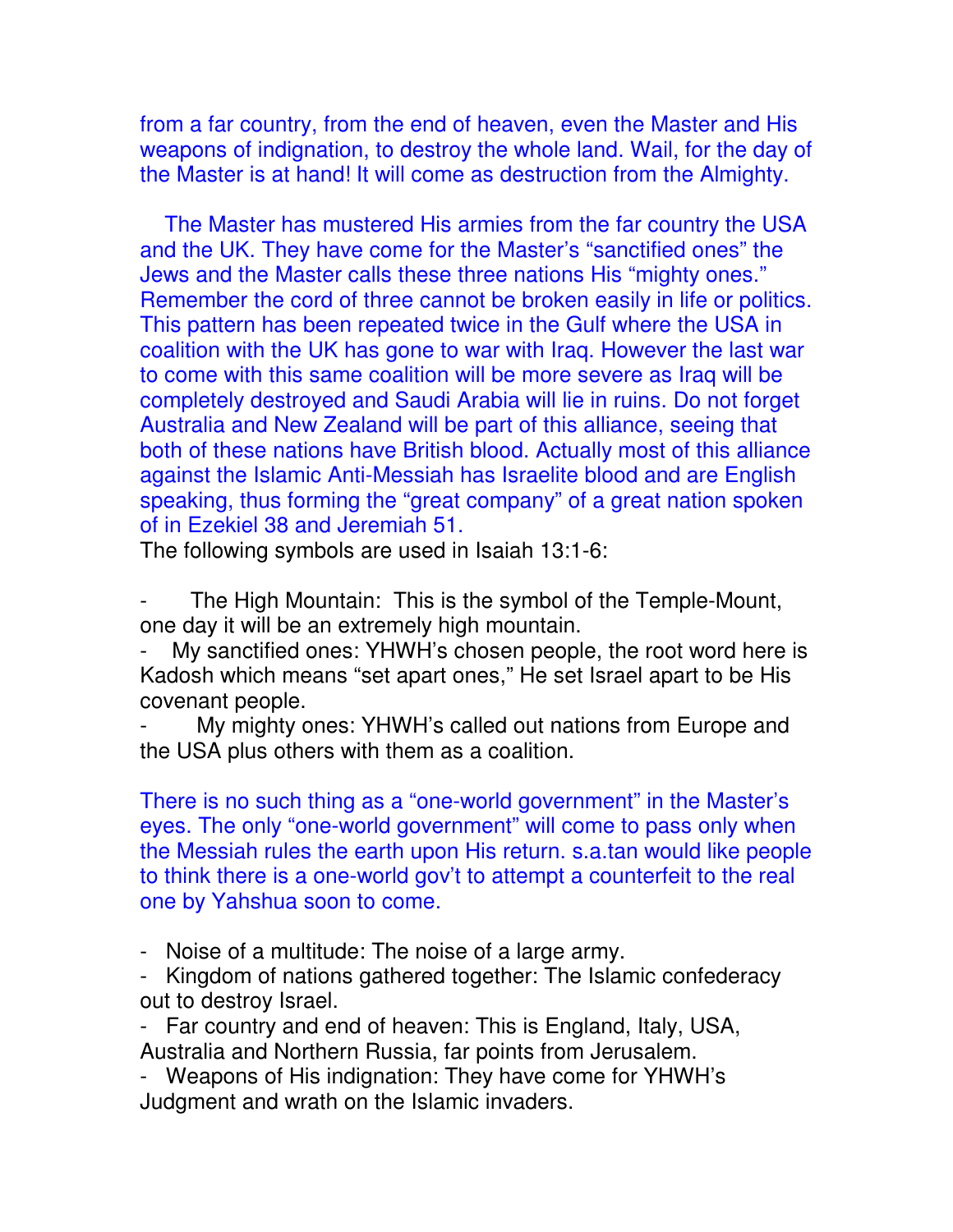- Destroy the whole land of Babylon: Iraq and Saudi Arabia part of ancient Iraq will be destroyed.

- Day of the Master: This signifies judgment on the people that hate Israel.

Jeremiah 50:2 "Declare among the nations, Proclaim, and set up a standard; proclaim, and do not conceal it [EXPOSE THE BEAST'S DESTRUCTION] Say, `Babylon is taken, Bel is shamed. Merodach is broken in pieces; her idols are humiliated, her images are broken in pieces.'

 YHWH is declaring something amazing here; this is the end of Islam. Allah who was formerly Bel or lord of Babylon is finished and put to shame and all their idols are broken, i.e. no more Saudi Arabia or Mecca, no more Al-Aqsa Mosque and the Mosque of The Dome of the Rock.

Remember that all of ancient Babylon today has been divided into several Muslim states and all these states are consumed, not merely Iraq. Bad news indeed for Mecca, the center of every unclean and HATEFUL bird according to Revelation 18:2.

Jeremiah 50:3 For out of the north a nation comes up against her, which shall make her land desolate [has not happened historically yet], and no one shall dwell therein. They shall move, they shall depart, both man (Mohammed) and beast (Islamic Empire revived).

Who is this nation out of the North? Great Britain the "great nation" northwest of Israel that YHWH has called out, as I shall demonstrate in this book.

Jeremiah 50:4 "In those days and in that time (when YHWH judges Islam),'' [future] says the Master, "The children of Israel shall come, [Ephraim] they and the children of Judah together; [Judah the Southern nation] with continual weeping they shall come, and seek the Master YHWH their Elohim.

 This is yet future when the children of Israel [Ephraim/non Jewish Israel] and children of Judah [Judeans] will repent of their sins seeking their Messiah together; this is the second gathering of the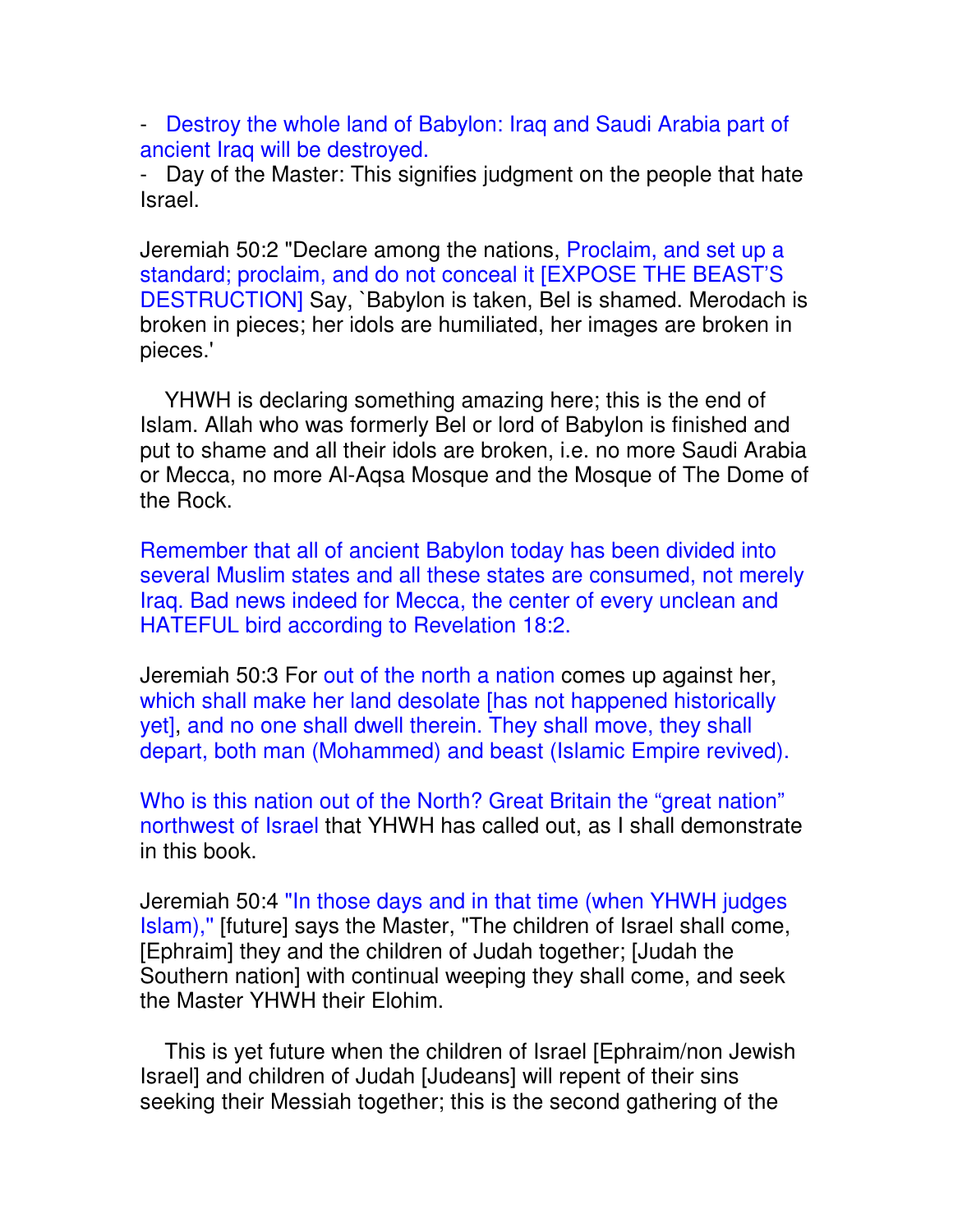Jewish nation from the Diaspora and the return of Ephraim, the other son of YHWH's two chosen families.

In Jeremiah 50:9-11 we read this passage: For, lo, I will raise and cause to come up against Babylon an assembly of great nations from the north country: and they shall set themselves in array against her; from thence she shall be taken: their arrows shall be as of a mighty expert man; none shall return in vain. And Chaldea shall be a spoil: all that spoil her shall be satisfied, saith the Master. Because ye were glad, because ye rejoiced, O ye destroyers of mine heritage, because ye are grown fat as the heifer at grass, and bellow as bulls;

This is yet future when YHWH does these things...

"I will raise" YHWH will raise these nations with good leadership to use them for His purposes.

"Come up against Babylon" YHWH will call them up to Iraq; this has happened twice already in two Gulf Wars, but will happen again as a repeated pattern, as also mentioned in Isaiah 13.

"Assembly of great nations" This can be none other but the UK and the USA with other partners from Europe. Italy would be a key ally also. The "ships of Chattim" incorporate lands all the way to Italy including Spain.

"From the north country" This can only apply to the UK that is in the North Country, there is no other nation of this description in the "north country" that matches with its history or genre.

 The UK has key bases at Cyprus that are visible in the UK/USA Alliance map above. In addition, the USA has bases in Europe including the United Kingdom. These bases will prove to be very favorable on the day these forces muster for an attack on the Anti-Messiah's Islamic forces to come through the straits of Gibraltar into the Mediterranean Sea, which poses a lot less risk than coming through the Gulf.

 Their superior sea power and air power will be key in destroying the forces they are up against because Jeremiah 50:9 says their arrows (precision bombs) shall not miss on that day.

Jeremiah 50:41 "Behold, a people shall come from the north, and a "great nation"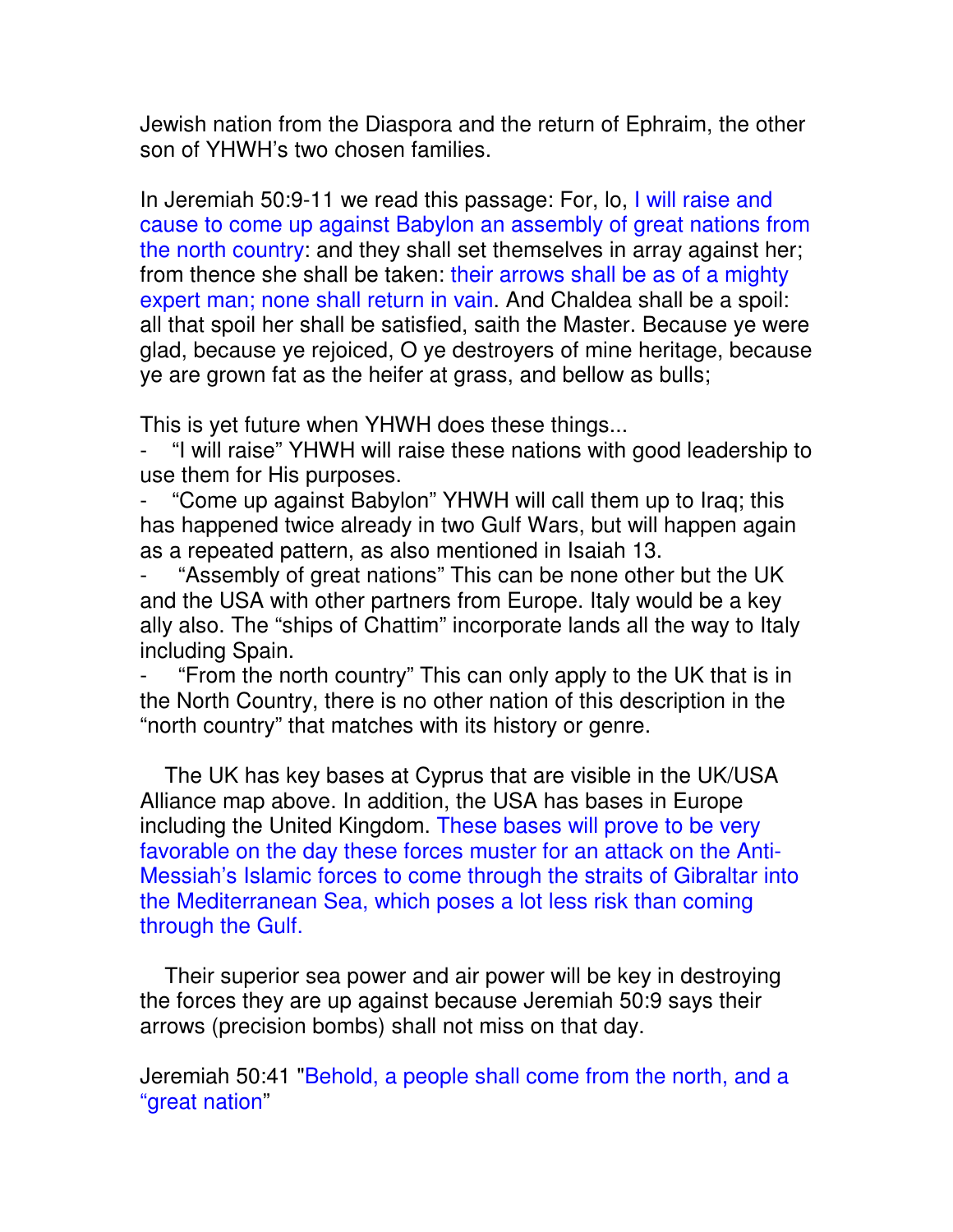Jeremiah 50:42 They shall hold the bow and the lance; they are cruel and shall not show mercy. Their voice shall roar like the sea; they shall ride on horses, set in array, like a man for the battle, against you, O daughter of Babylon.

 This is it. Saudi Arabia will be history, the "daughter of Babylon." Finally the USA and the UK in alliance are upon it to destroy it for the evils it has done on the world and to the Jews for so long. They come with their ships fully equipped with warplanes, missiles and command great firepower. What does this tell those that scoff at the USA or the UK? It says that both these nations will be strong for the end time to play the role that YHWH has ordained. There is no reason for YHWH to call the nation of the Anti-Messiah "great," as it is evil and has come to plunder and destroy Jerusalem.

 Jeremiah 50:43 "The king of Babylon has heard the report about them, and his hands grow feeble; anguish has taken hold of him, pangs as of a woman in childbirth.

 The end time King of Babylon (future king/leader of Iraq) is no other figure but the Anti-Messiah, who has heard the report and is not happy, but is rather afraid at this alliance that is mustered against him. Great Britain] and many kings shall be raised up from the ends of the earth [USA with other nations].

Jeremiah 50:44 "Behold, he shall come up like a lion from the flooding of the Jordan against the habitation of the strong; but I will make them suddenly run away from her. And who is a chosen man that I may appoint over her? For who is like Me? Who will arraign Me? And who is that shepherd who will withstand Me?''

- Who is like Yahweh?
- Who will accuse Yahweh?
- Which leader can withstand Him?

 Rhetorical questions perhaps, but the answer is no one can withstand when Yahweh fights for both houses of Israel. The king of Babylon here is the figurative name for the Anti-Messiah who comes to fight. Instead of prevailing, he runs away as he faces defeat from the Master who has made it certain. Even s.a.tan cannot help him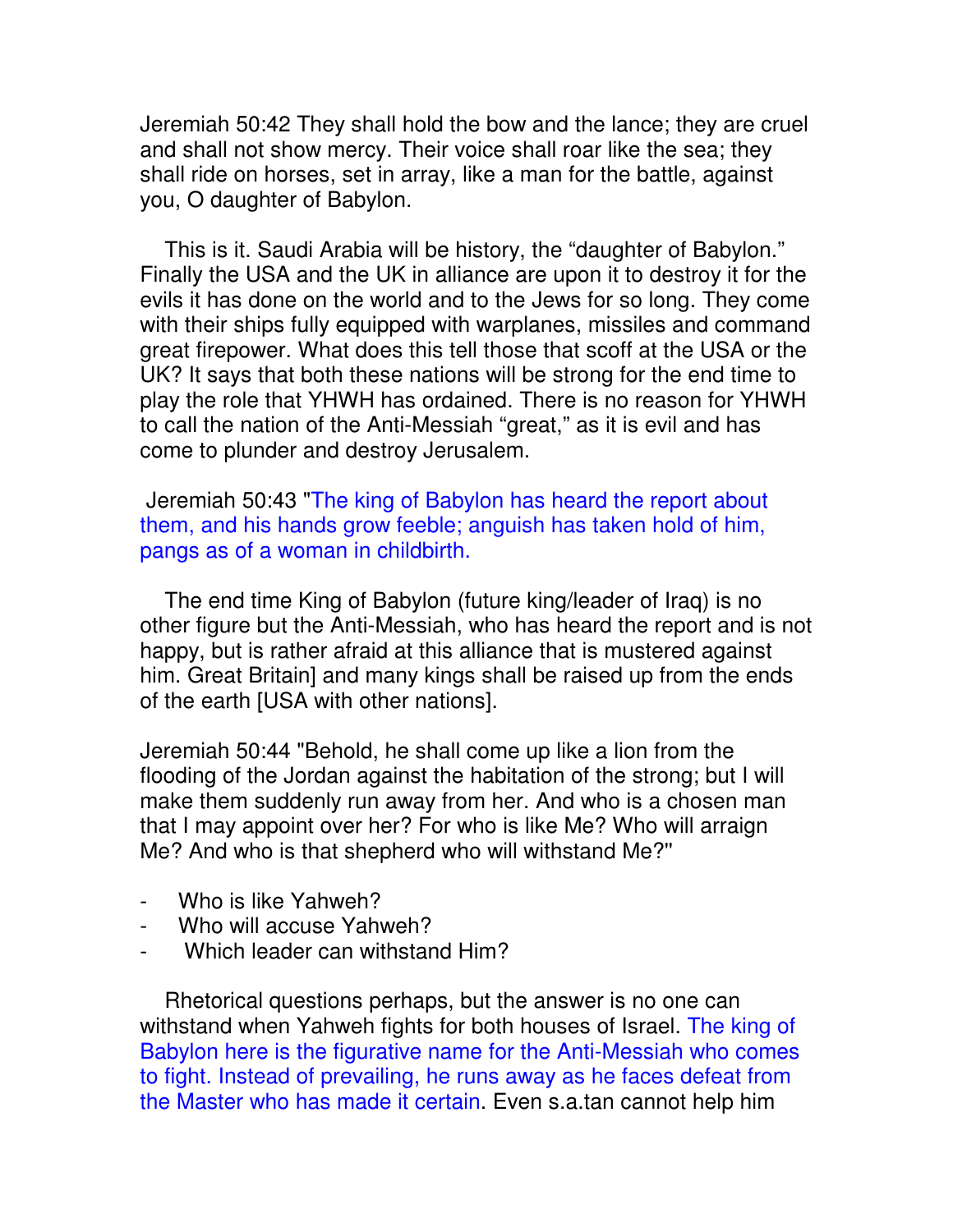here because the Master is on the side of the alliance of the USA and the UK coming together. Most probably Italy will be with them.

Obadiah 1:21 Then saviors [USA and the UK together] shall come to Mount Zion to judge the mountains of Esau, and the kingdom shall be the Master's. The point is made clear that saviors will come up to judge the "Mount of Esau" (the Temple Mount now belonging to the Muslims) and these saviors are none other than YHWH's ordained nations, of which the UK and the USA are two of the most important ones listed here.

The Hebrew word for saviors "Yaw-Shaw" can also be translated as deliverers [military deliverers since only Yahshua can do so spiritually]. These are YHWH's mighty weapons of indignation; the nations that He has mustered here include the Great nations of the USA and the UK together as an alliance.

Micah 5:5 And this man shall be The Peace [Yahshua], when the Assyrian shall come into our land: and when he shall tread in our palaces (Temple Mount and Jerusalem], then shall we (plurality of divinity) raise against him seven shepherds, and eight principal men.

 This is the Anti-Messiah's humiliating defeat to come. He is called The Assyrian here, so this text rings out in its simplicity that the Anti-Messiah is not Roman or American. If there is a "one-world government" then YHWH has and will yet raise His shepherds. He said He is going to raise seven shepherds and eight principle men. Hang on a minute! Is it not taught by many that there will be no righteous leaders in the world who will not be part of the alleged one world government? If all the world is corrupted, everyone would then be under the control of s.a.tan. Try asking the "one-world government" theorists how is it that YHWH has managed to raise these RIGHTEOUS seven shepherds and eight principle men (leaders who do not take allegiance to the beast) out of a corrupt "one world government," especially if the whole world is supposedly locked under s.a.tan's control? The "one-world government" theory is erroneous leading people into severe error and causing many to look at the wrong things. This wild and unbiblical theory does not fit with the words of Yahweh.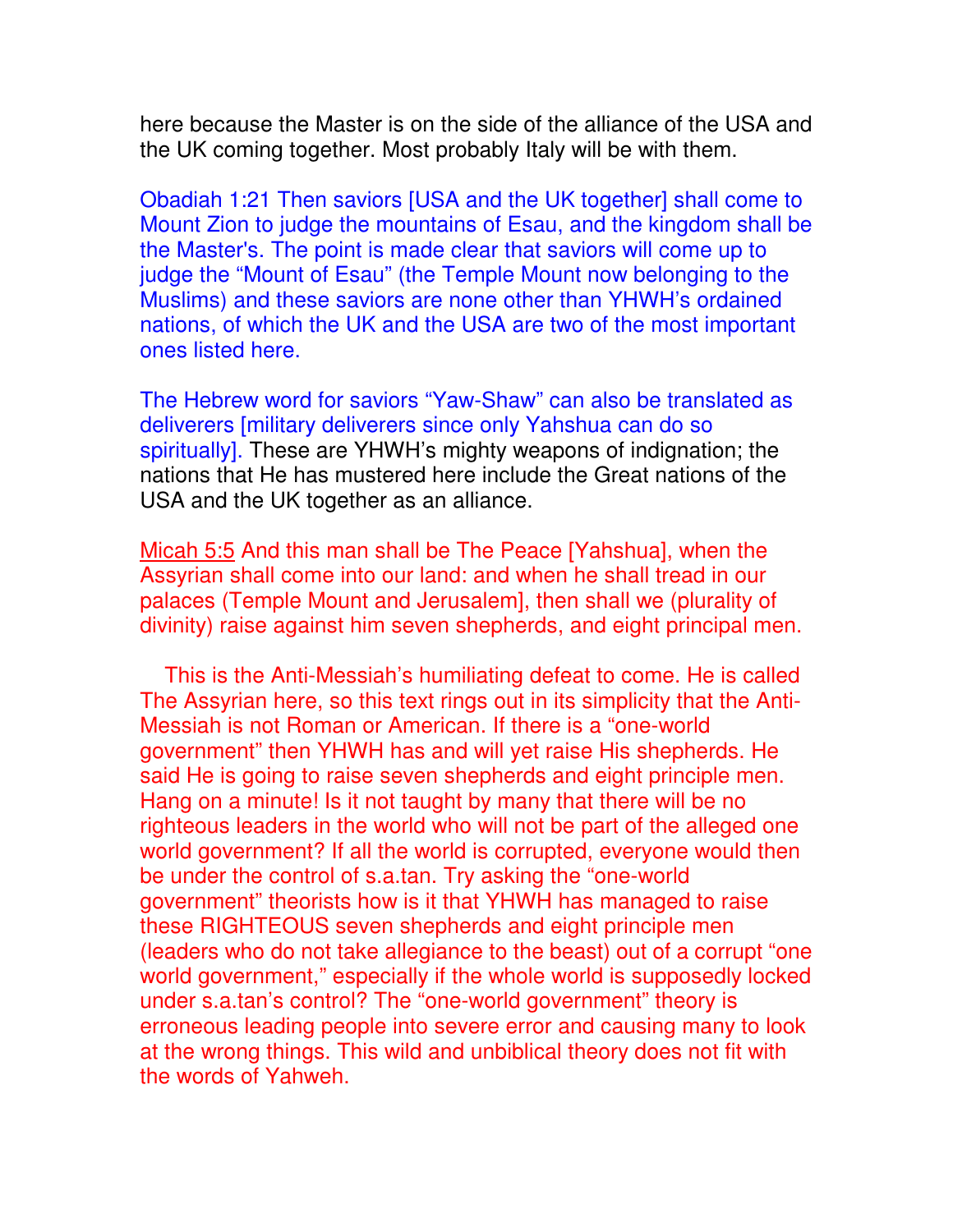The seven shepherds of Micah 5 are these:

- USA
- UK
- Italy
- Spain
- Australia
- Northern Russia or Poland currently serving in Iraq with the coalition forces.
- South Korea or New Zealand

 The seven principle men are the leaders of these nations and the eighth is none other than the Messiah Yahushua Himself. The clue of the 8th principle man is in the verse where it says, "this one shall be peace," the Hebrew word for this is "shalom," which is literally applied to the Messiah of Israel. He will bring true peace to Israel by crushing Her enemies, led by the Assyrian in this passage who is the Anti-Messiah.

Pacifist Christians unfortunately do not understand the Bible to realize that peace never comes without a struggle or war for it. The Bible shows that the final peace will also come when a war is fought against evil and evil will be defeated. The Torah even gives much instruction to the Commonwealth of Israel on how to wage war fairly, with mercy and justice. In the final battle of Armageddon, the end time redemption of a remnant of both Muslims and Israel is tied to YHWH manifesting His power over evil. He does that as the Warrior on the white horse in the Book of Revelation, who unlike the Muslim Anti-Messiah, wars to deliver and not to destroy. Both houses must repent as ordained by Scripture and see Messiah defeat the Muslims. Most likely about 1/6 of the Islamic army will be saved from the two hundred million army crossing the Euphrates in the Islamic attack against Jerusalem (Ezekiel 39:2).

 Jeremiah 50:46 At the noise of the taking of Babylon the earth trembles, and the cry is heard among the nations. Babylon is destroyed by these nations and the world gets to hear about it and is surprised at how can this be. The Anti-Messiah forces taste a big defeat here.

Jeremiah 50:23 How the hammer of the whole earth has been cut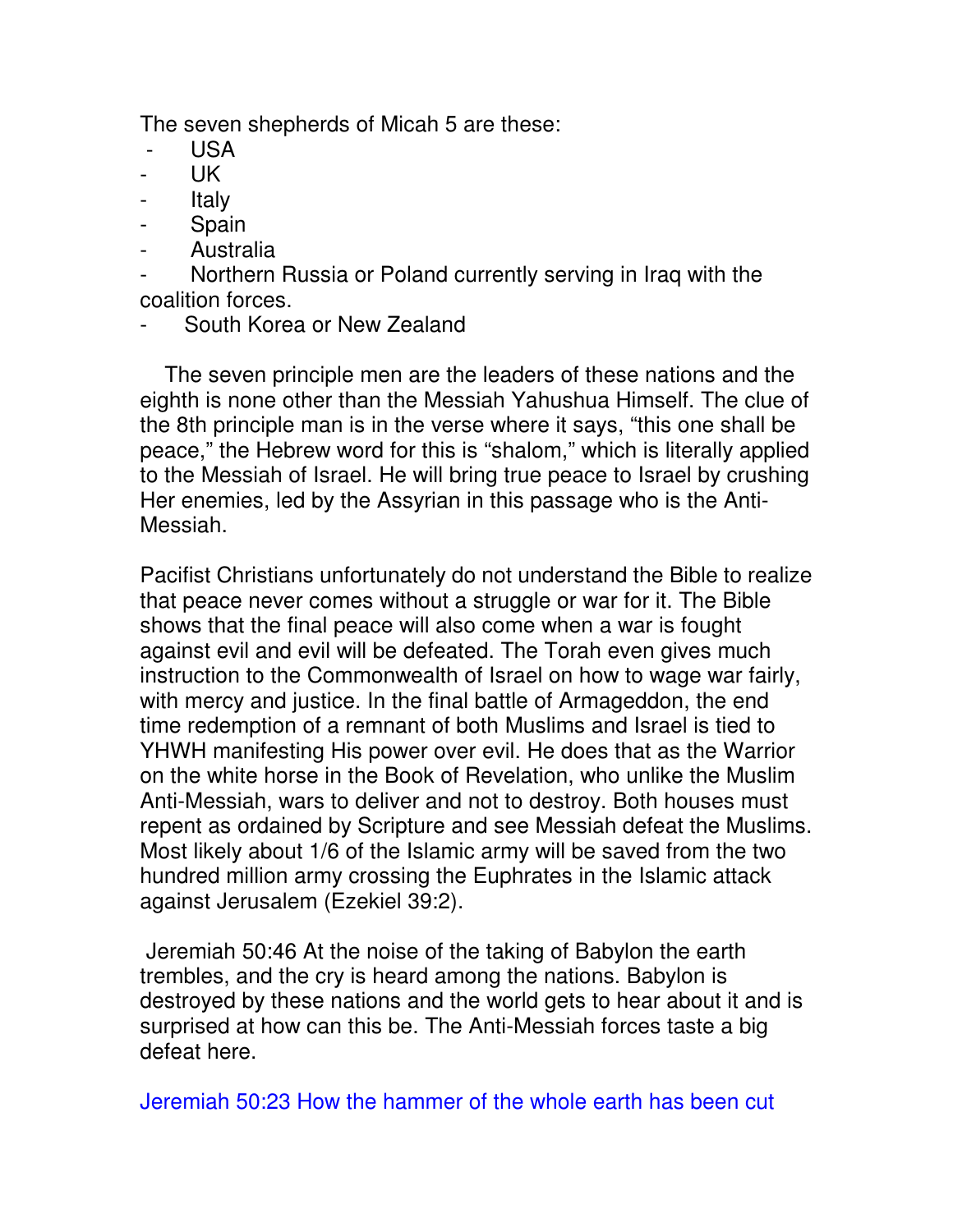apart and broken! How Babylon has become a desolation among the nations! I have laid a snare for you;

 How the "hammer of the whole world" is broken is a reference to the fact that this false religion of Islam and its fanatic adherents has made the whole world a troublesome place with suicide bombings, terrorism, plane hijackings, and blowing up buildings. But now this hammer literally is broken, as it was hitting different parts of the world, as Yahweh will judge it, eventually breaking it apart. Not only they controlled the nations e.g. politically with the oil they sold, but also they sold them the false religion of Islam and put people into spiritual bondage, thus also a kind of slavery to sin. Finally the hammer has been broken. Yahweh has allowed this "hammer" to strike the different nations in times past, simply because these nations betrayed Him and the people backslid into idolatries.

Daniel 11:30 For "ships from Cyprus/Kittim" shall come against him; [the Anti-Messiah] therefore he shall be grieved, and return in rage against the holy covenant, and do damage. So he shall return and show regard for those who forsake the holy covenant (or side with Islam).

Holman Bible Dictionary describes "Kittim" as follows:

(Kit' tihm)[2]-Tribal name for the island of Cyprus, sometimes spelled Chittim. This name was derived from Kition, a city-state on the southeastern side of the island. Long associated with maritime lore, the island was ruled first by Greece, then the Assyrians, and finally, Rome. Genesis 10:4 traces the people's roots to Noah's son Japheth. Jeremiah and Ezekiel both mention it in their prophecies (Jeremiah 2:10; Ezekiel 27:6; compare Isaiah 23:1,Isaiah 23:12).

Kittim is used in intertestamental writings as denoting all of the land west of Cyprus (clearly Europe and USA). 1 Maccabees credits it as being the land of Alexander the Great (1 Maccabees 1:1; 1 Maccabees 8:5). The writer of Daniel understood it to be a part of the Roman Empire (Daniel 11:30) used to threaten Antiochus Epiphanes. The Dead Sea Scrolls contain several references to Kittim, the most notable being the defeat of her people (Romans) at the hands of YHWH's people.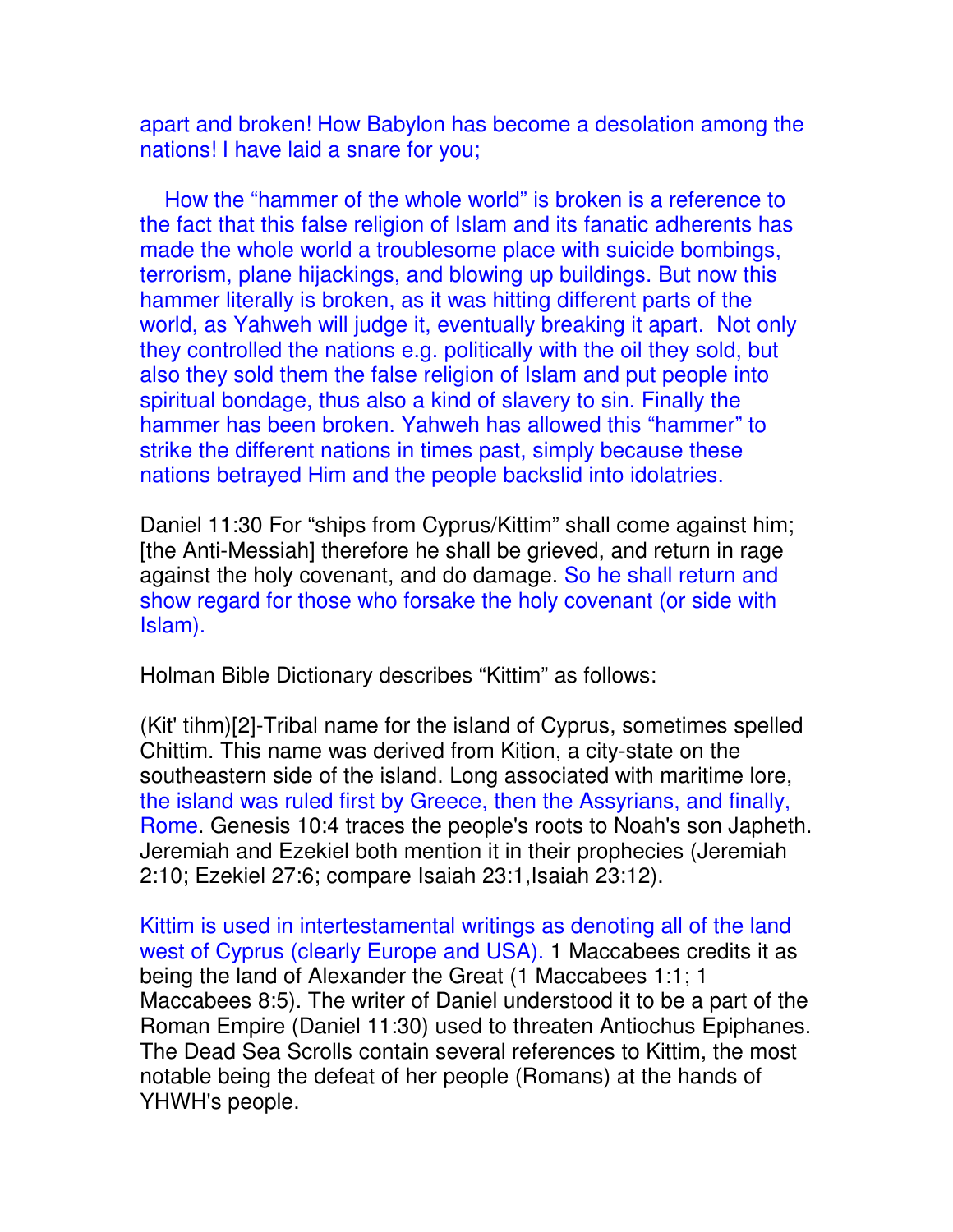Lands west of Cyprus are all considered part of Kittim, this is also why we know for sure that the USA is part of this western alliance, but we are given other Scriptures to be certain.

-- New Jerusalem with Apocrypha

Daniel 11:30 "The [war] ships of the Kittim will oppose him," and he will be worsened. He will retire and take furious action against the holy covenant [both houses] and, as before, will favor those who forsake that holy covenant [Islam].

 Interesting how the New Jerusalem phrases it, not only will "war ships" oppose him (The Anti-Messiah), they are far more than ordinary ships. This will be a turning point in the war that he has against Israel. This will show those who actually truly stand for Israel and those who do not care for Israel. The Bible tells us that these Kittim nations are for Israel and are the shepherds of Israel at this most difficult time. This is why we have to be careful when we say the whole world is against Israel! We must qualify what we mean by "whole world" because theologically this is impossible. 8 principle men will stand for Israel thus negating one world gov't nonsense!

When the Anti-Messiah is defeated in this battle, he will even become angrier because the agreement he had made was that Israel had a political right to exist. But in reality he wanted to destroy Israel in his timing. Therefore these nations that will oppose him actually shamed him in front of everyone else.

Jeremiah 51:25 Behold, I am against thee, O destroying mountain, saith the Master, which destroyest all the earth: and I will stretch out mine hand upon thee, and roll thee down from the rocks, and will make thee a burnt mountain.

Points to note:

- The allegory of the "destroying Mountain" is the kingdom of Islam.
- She destroys the whole world by her corrupt false religion.

 - Yahweh will destroy her turning Mecca into a burned kingdom and He will do it through His sanctified ones the 8 principle men from the ships of Kittim.